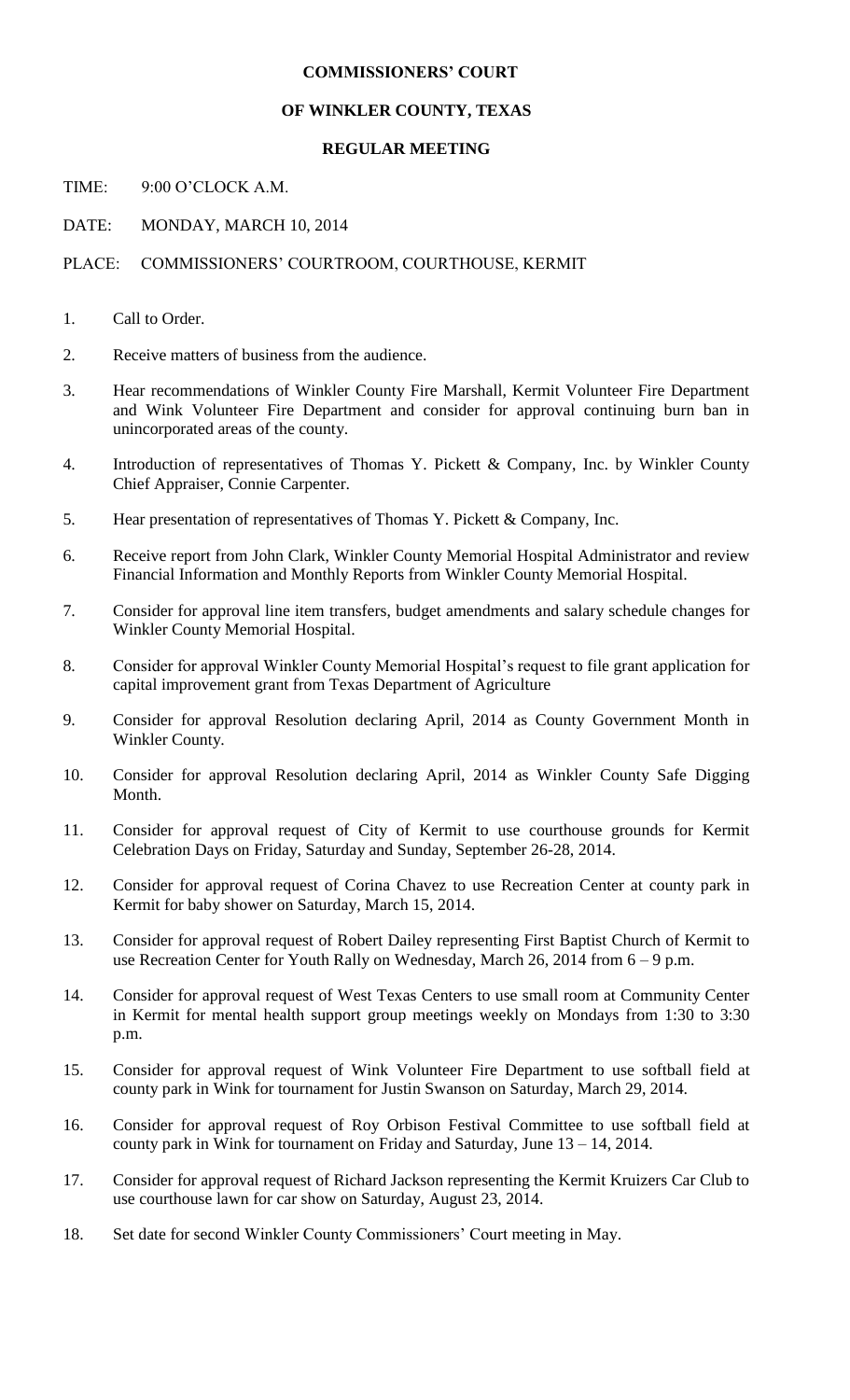- 19. Accept premium refund in the amount of \$14,587.00 from Texas Association of Counties for return of contribution for public officials liability coverage.
- 20. Accept funds in the amount of \$4,500.00 from Loving County for Winkler County Emergency Medical Service and approve expenditure of said funds.
- 21. Place District Judge's Order appointing Rhonda ReJean Willhelm as County Auditor of Winkler County, Texas for period beginning March 1, 2014 to February 28, 2016 in Minutes of Commissioners' Court.
- 22. Consider for approval Resolution to participate in The Interlocal Purchasing System (TIPS).
- 23. Consider for approval Interlocal Agreement between Region VIII Education Service Center and Winkler County for the purpose of contracting with Parsons Commercial Roofing, Inc. effective March 10, 2014 and automatically renewed.
- 24. Consider for approval contracting with Parsons Commercial Roofing, Inc. to replace roof on County Library in Kermit through TIPS at a cost of \$76,518.00 from committed library roof funds in the amount of \$58,815.00, public officials liability refund in the amount of \$14,587.00 and insurance buildings in the amount of \$3,116.00.
- 25. Consider for approval Addendum to Interlocal Ambulance Service Agreement between Winkler County and the City of Kermit dated October 1, 2013.
- 26. Consider for approval Amendment to the Commercial Electricity Agreement dated August 9, 2013, by and between Direct Energy Business, LLC and Winkler County.
- 27. Consider for approval Pipeline Construction and Indemnity Contract between Plains Pipeline, L.P. for 10" steel crude oil pipeline road crossings at County Roads 202, 205 and 206.
- 28. Consider for approval request of Chief Adult Probation Officer to amend the Probation Evaluation Fund Budget.
- 29. Consider for approval Extended Warranty Agreement with Guardian Security Solutions, LC for Wave 20 Duress Alarm System at courthouse for the period of March 18, 2014 to March 18, 2015 and payment in the amount of \$2,040.64 from budgeted funds.
- 30. Discuss pre-season maintenance of swimming pools, review rules and policies for their operation and take action necessary.
- 31. Consider for approval request of Commissioners Precincts 1, 2, 3 and 4 to hire summer employees from budgeted funds.
- 32. Consider for approval request of Commissioner, Precinct 2 to rent 84" smooth drum roller and Bomag 9-wheel pneumatic roller from Kirby-Smith in the approximate amount of \$9,000.00 from budgeted lateral road funds.
- 33. Consider for approval request of Commissioner, Precinct 3 to purchase electrical supplies for repair of electrical system at Vest Park in the approximate amount of \$3,000.00 from committed capital expenditure funds.
- 34. Consider for approval request of Sheriff to purchase Xerox WorkCentre copier/printer at the approximate cost of \$5,474.00 plus \$20.00 per month maintenance or lease for \$194.13 per month plus \$20.00 per month maintenance from contingency funds.
- 35. Consider for approval disbursement of budgeted funds in the amount of \$500.00 to Center for Crisis Advocacy.
- 36. Consider for approval payment in the amount of \$50.00 to State Farm Insurance for surety bond for Pauline Kline, Assistant Librarian, Wink Library in the amount of \$5,000.00 for the term of March 31, 2014 to March 31, 2015 from budgeted funds.